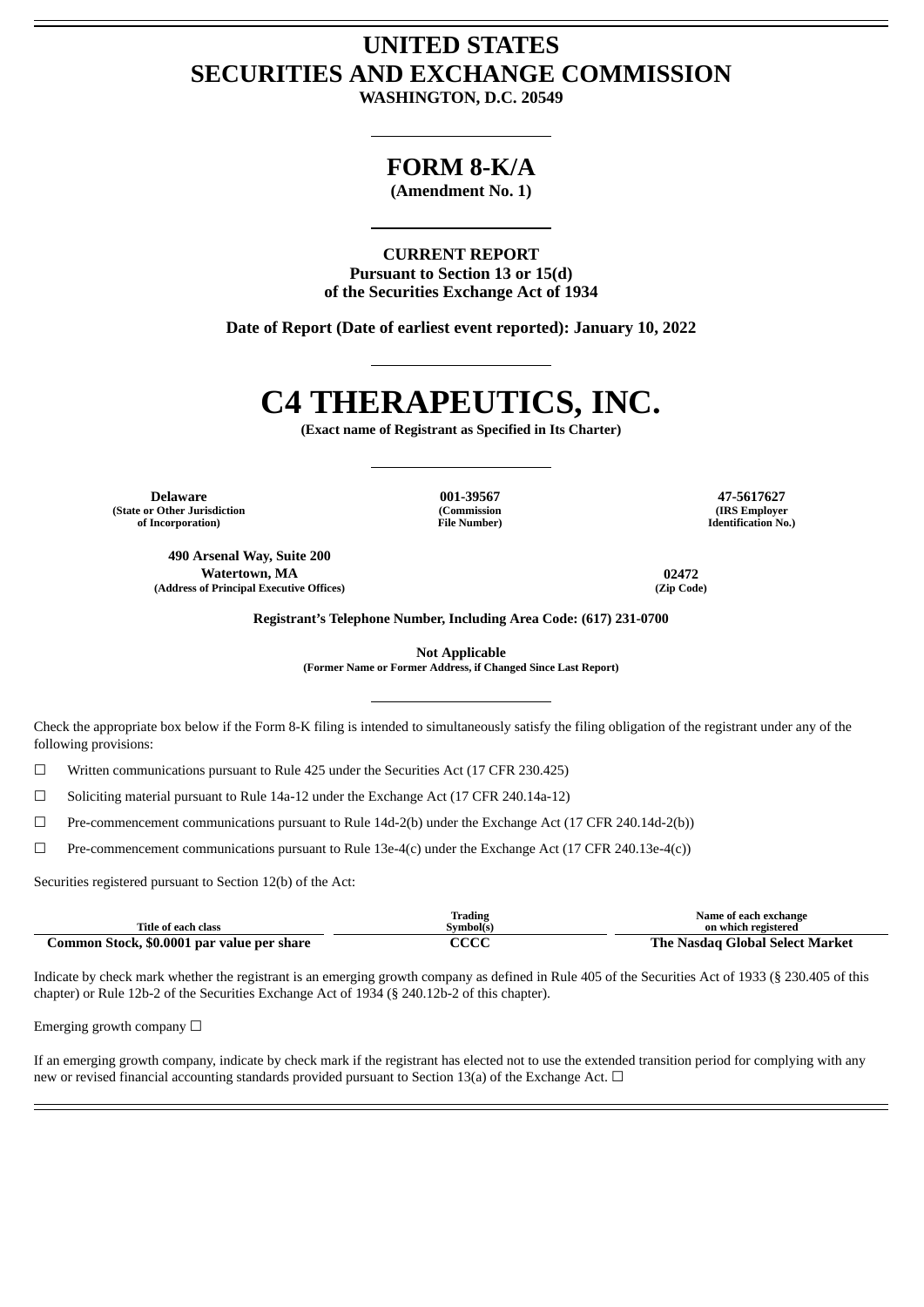#### **Explanatory Note**

This amendment to Form 8-K is being filed to amend and supplement a Form 8-K filed by C4 Therapeutics, Inc. (the "Company") on January 10, 2022 (the "Form 8-K") solely for the purpose of correcting the hyperlink to Exhibit 99.1 contained in Item 9.01 of the Form 8-K. Other than the foregoing, there are no changes to the disclosures provided in the Form 8-K.

#### **Item 9.01 Financial Statements and Exhibits.**

(d) Exhibits. The exhibits shall be deemed to be filed or furnished, depending on the relevant item requiring such exhibit, in accordance with the provisions of Item 601 of Regulation S-K (17 CFR 229.601) and Instruction B.2 to this form.

| Exhibit<br><b>Number</b> | <b>Description</b>                                                                                                                                                   |
|--------------------------|----------------------------------------------------------------------------------------------------------------------------------------------------------------------|
| 99.1                     | Press release issued January 10, 2022 (incorporated by reference to Exhibit 99.1 to our Current Report on Form 8-K filed with the SEC on<br><b>January 10, 2022)</b> |

104 Cover Page Interactive Data File (embedded within the Inline XBRL document)